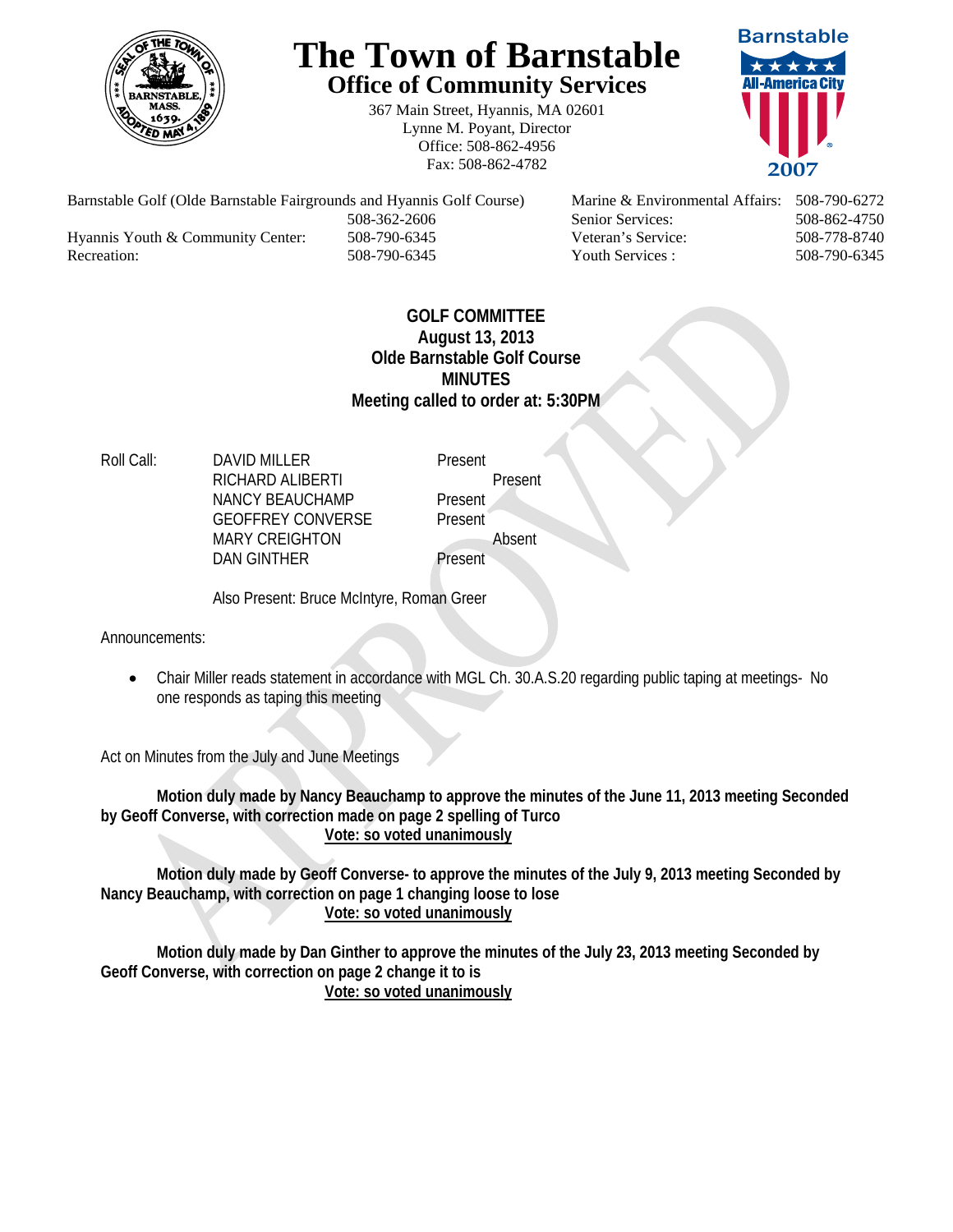Administrative Comments – Miller

Chair Miller hands out Roberts Rules of Order Motion Chart<sup>1</sup> for reference

- Chair Miller states that in the future all elections of board members must take place in July of that year

Opening Public Comments N/A

 Review 2014 Rate Letter to Town Manager Chair Miller hands out the letter to the Town Manager<sup>2</sup> regarding the rates for 2014

All members approve the letter to the Town Manager

**Motion duly made by Geoff Converse to approve the letter to the Town Manager Seconded by Dan Gither Vote: so voted unanimously**

Dan asked if we should CC the Town Council on the letter: topic discussed

New Web Site: Bruce McIntyre

-The new site is up and running

-We had a photographer here in June to take some new high resolution photos for both courses that you will see on the website

-It will be a useful tool for us going forward

Dan Ginther asked if players would be able to book tee times on the website

Roman Greer – we will be merging the site with the Chelsea system soon

Refreshment Carts: Bruce McIntyre

- Ian has passed for this year since his lease is up at the end of this year. The new RFP for the Olde Barnstable Restaurant lease has been finalized and will be going out to bid

-Dan and Scott say they have no given up on it but will be trying for next year at this point

-Geoff Converse suggests to make the carts a mandatory thing

 -Nancy Beauchamp asked about the carts and why they are not in place after the all the work that was done by the committee, the town and the staff to make this to happen: Topic Discussed

Contract for Architectural Study for Hyannis: Bruce McIntyre

-The RFP is with Johanna, we hope to post it some time early in September.

 -It is our Hyannis Golf Course Master Plan there are two types of plans, one for the facility and another for the golf course, we are doing just the golf course at this time

Junior Golf Program: Roman Greer

-The First Tee Program has been a big success we have had up to 74 kids a week Monday to Friday

-There has been a large amount of positive feedback this year

-Big improvement over the past few years

-We have taken in a large amount of donations for the kids that have helped

-Chair Miller suggested if the first tee needs more equipment donations that we should send and email to our members.

-PGA Junior Golf league went great. There were 3 teams that stuck it out for the summer and Pocasset took home the trophy this year. It turned out to be a very popular program.

-We had 60 kids from the NEPGA junior tour this summer and we had 120 kids at each course for the Cape Cod Junior Golf League

Richard Aliberti asked about the break down of the groups of kids for the first tee.

Roman- there was a good breakdown of age groups.